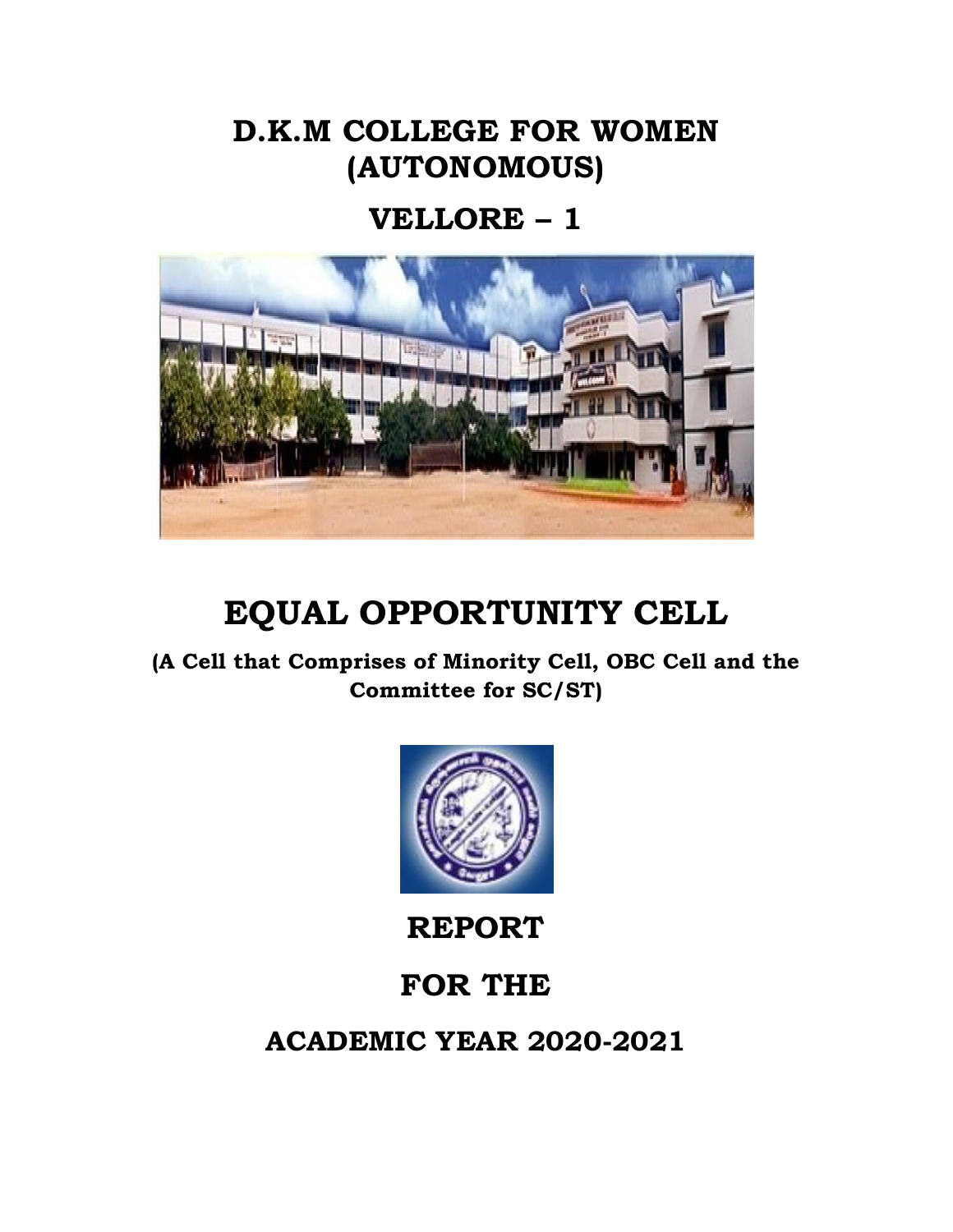## **EQUAL OPPORTUNITY CELL**

### **(A Cell that Comprises of Minority Cell, OBC Cell and the Committee for SC/ST)**

### **1.1 DETAILS OF COORDINATORS**



## **COORDINATOR FOR DAY COLLEGE**

**NAME**: DR.T.Bharathi

**DESIGNATION** : Assistant Professor of Commerce



### **COORDINATOR FOR EVENING COLLEGE**

**NAME**: Ms.J.Janani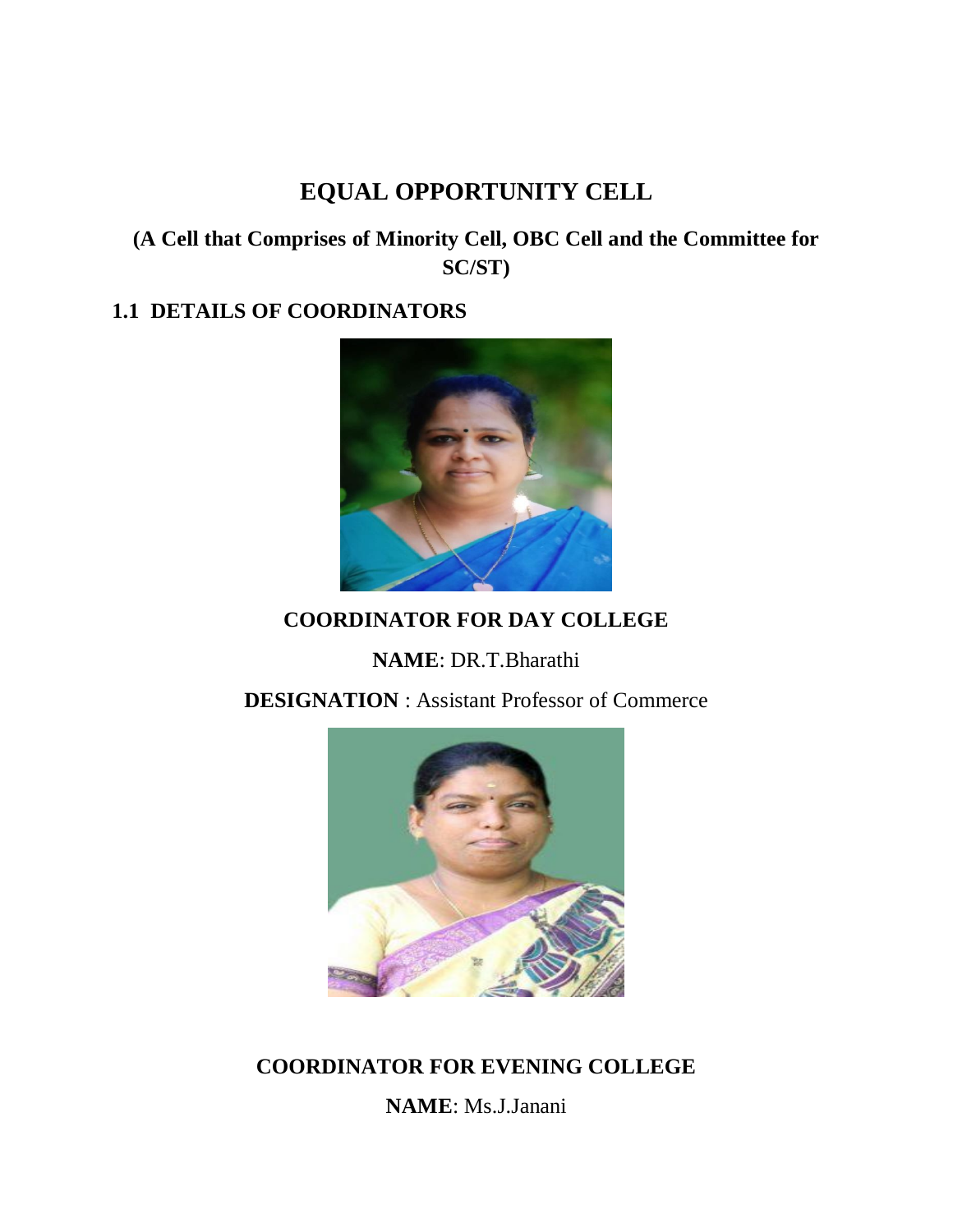#### **DESIGNATION** : Assistant Professor of Commerce

#### **1.2 ACTION PLAN**

#### **ACADEMIC YEAR**

#### **2020-21**

- Webinar on Women Harassment.
- Seminar on scholarship available to Minority, OBC and SC/ST students.

## **1.3 IMPLEMENTATION OF THE ACTION PLAN ACADEMIC YEAR 2020-21 1.3.1. THEME: WOMEN HARASSMENT**

#### **DATE: 24.03.2021**

#### **PROGRAMME - AN OVERVIEW**

Equal Opportunity Cell of our college organized a webinar through online on the theme "Women Harassment" on Wednesday, the 24 March 2021 at 10.30 am. Welcome address for the programme was delivered by **Dr.R.Padmaja**, Associate Professor and Head, Department of Commerce. **Dr.T.Bharathi**, Assistant Professor of Commerce introduced the Resource Person and the theme to the gatherings.

Mrs.R.Radhika, Advocate and Guest Lecturer in Academy for Prisons and Correctional Administration,Vellore acted as resource person and delivered the special address on the theme "Women Harassment" in a very understandable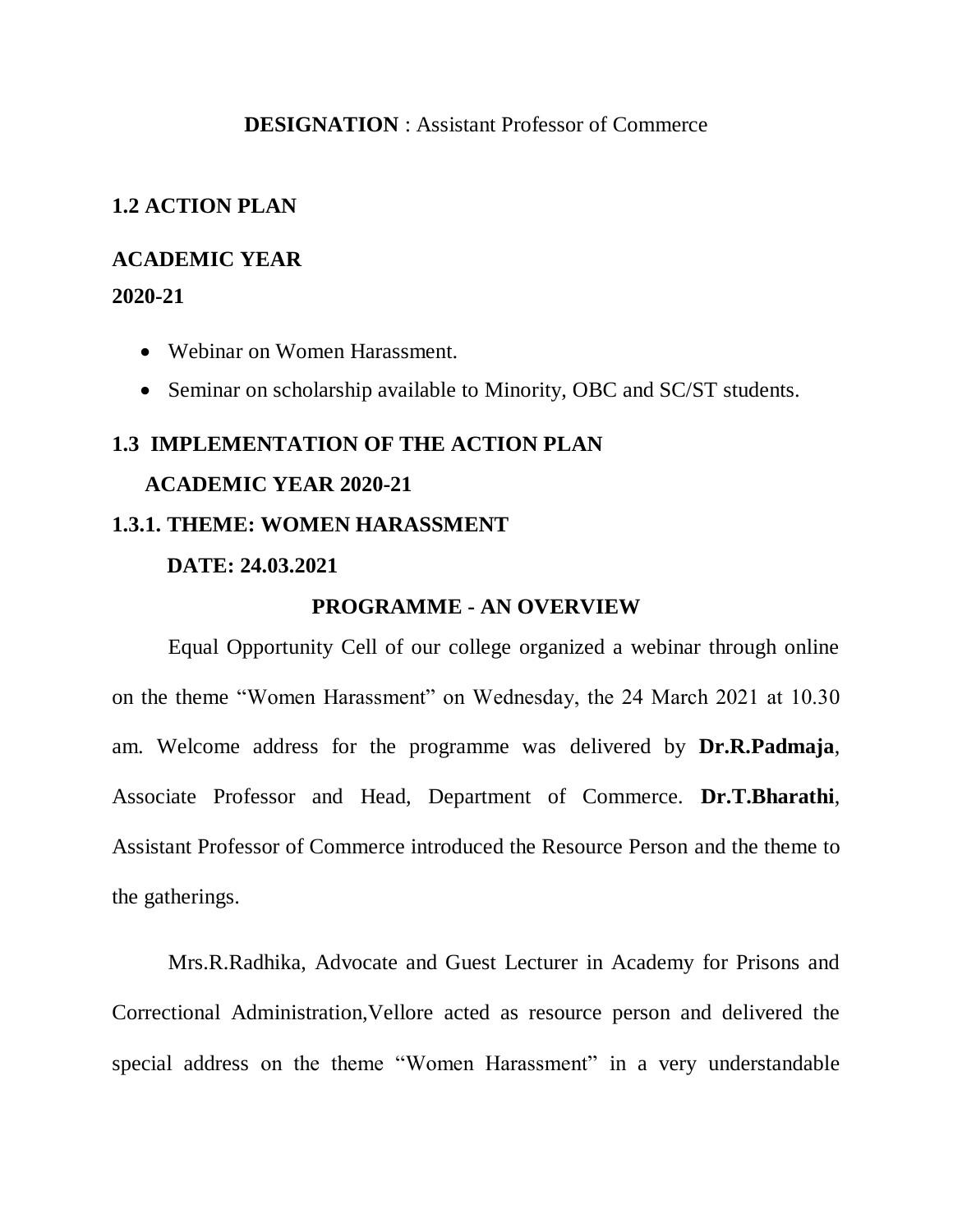manner to the students. In her speech she highly focused on the legislative Act in India that seeks to protect the women from sexual harassment at their place of work. She interacted with the students and solved many questions asked by the them. The session was interactive and thought provoking. It created an awareness among the students to save themselves from outsiders.

Students were very much impressed upon the programme. The students were given opportunity to interact and discuss on the theme. The oral feedback from the students was received on the same day and the opinion of the student was 'Very informative'.

The vote of Thanks for the programme was delivered by **Dr.T.Bharathi**, Assistant Professor of Commerce.

Nearly 150 students benefited out of this programme.

The programme was concluded at 12.15 pm.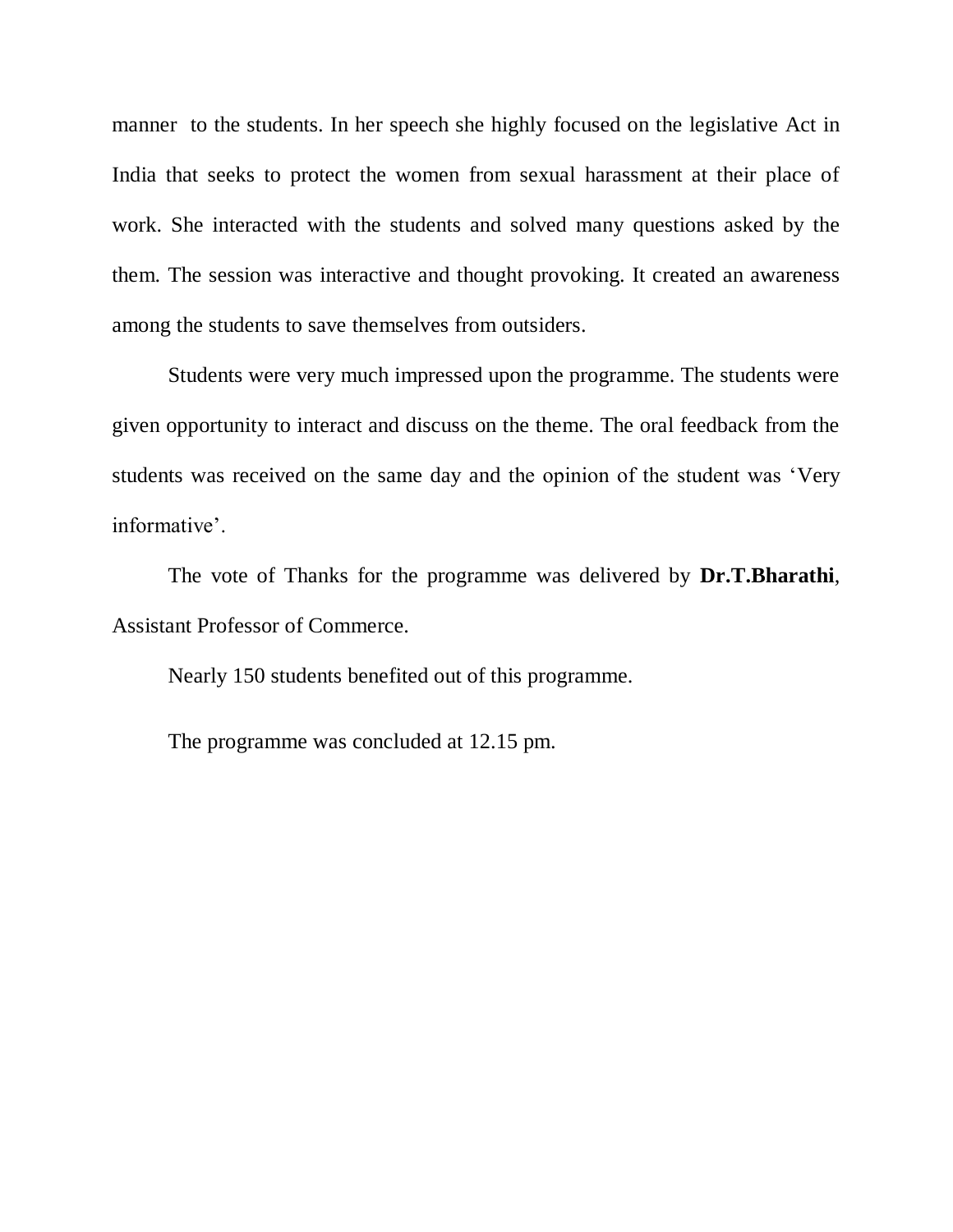### **PHOTOGRAPHIC EVIDENCES**